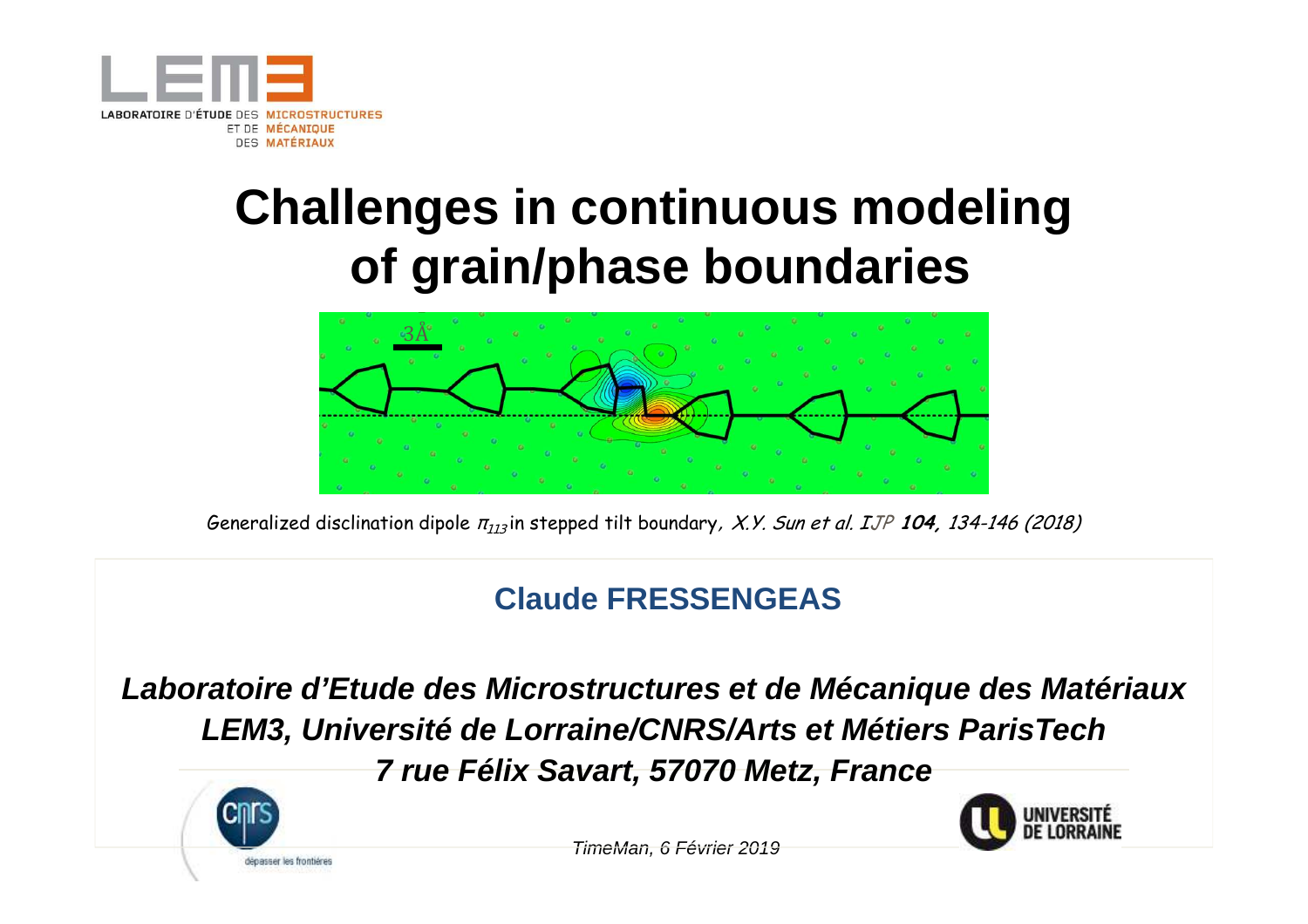# Motivations and modeling tools

#### ■ Motivations

- ◆ Plasticity in nano-structured and slip-system-deprived materials (such as olivine)
- ✔Structure/motion of « imperfect » interfaces (with curvature, steps and ledges)
- ✔ Boundary migration, grain growth, dynamic recrystallization, phase transformation<br>-
- Tools for continuous interface modeling at various scales<br>■ At microscale-mesoscale: Field Dislocation Mechanics +
	- ◆ At microscale-mesoscale: Field Dislocation Mechanics +



✔ At nanoscale: Field Dislocation and Generalized Disclination Mechanics



■ Paradigm: converting discontinuities at interfaces into smooth fields 2TimeMan, 6 Février 2019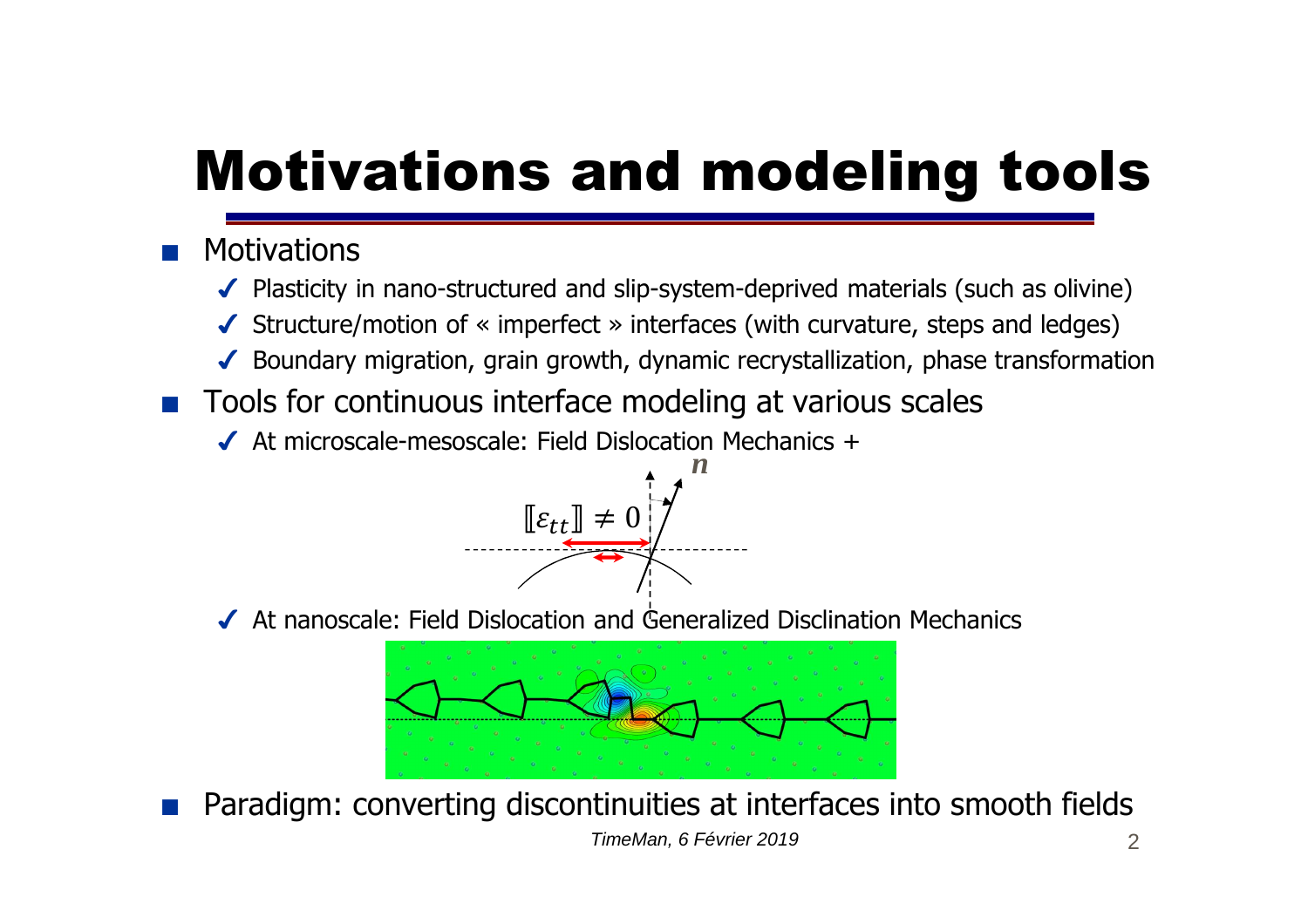## **Outline**

#### ■ Continuous description of interfaces at interatomic scale (FDGDM)

- ✔ Crystal defect densities (dislocations/disclinations/generalized disclinations)
- ◆ Elastostatic examples: Twin tips
- ◆ Dynamic examples: Shear/Compression Coupled Boundary Migration

#### ■ Continuous description of interfaces at mesoscopic scale (FDM+)

- ◆ Burgers vector conservation and tangential continuity of plastic distortion rate
- ◆ Boundary curvature

### $\blacksquare$  Conclusions

- Relevance of continuity at nanoscale
- <del>✓</del> Tangential continuity brings nonlocality to GB description at mesoscale
- Spatial coarse graining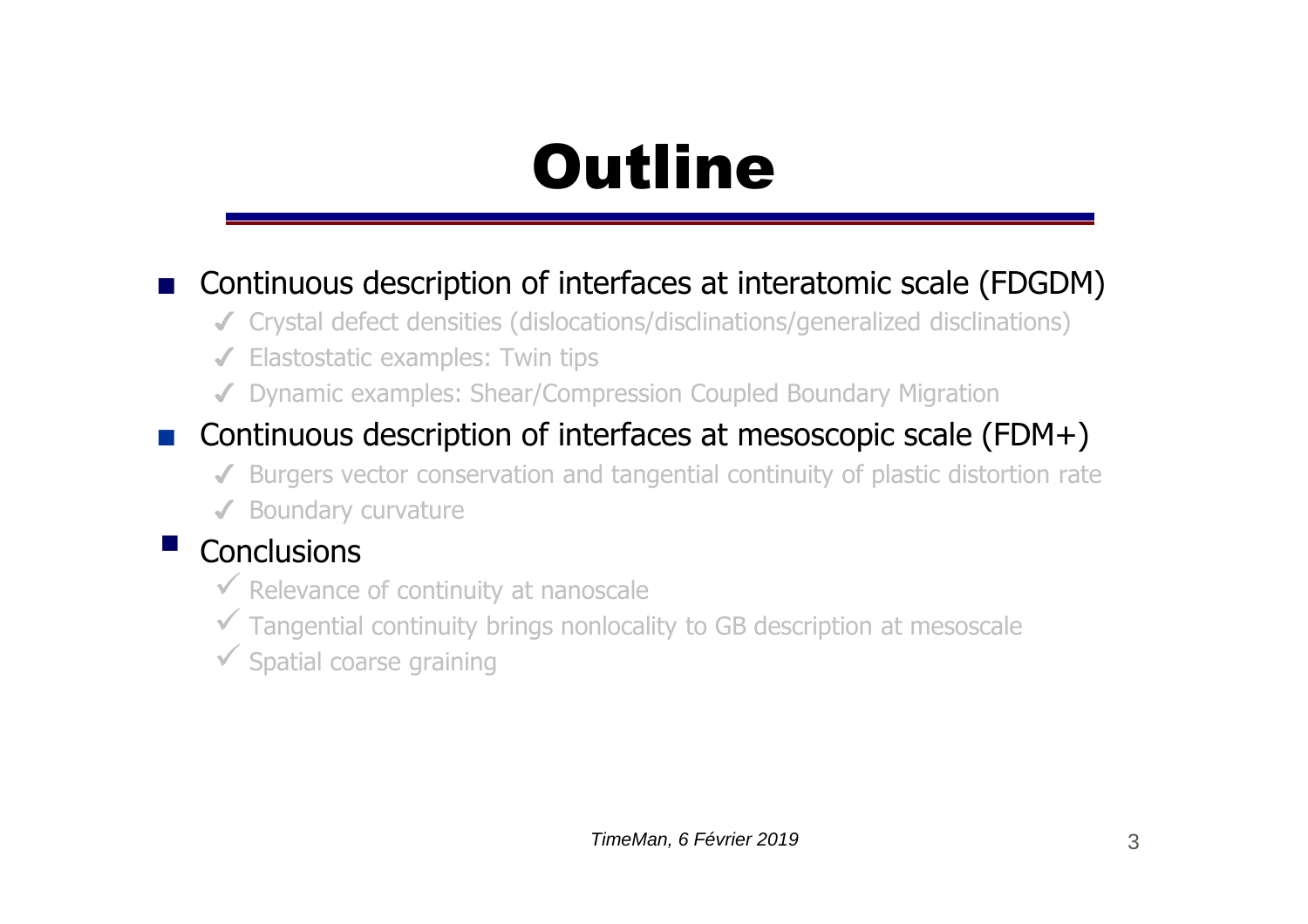## Continuous description of interfaces at interatomic scale

■ Continuous description of interfaces at interatomic scale (FDGDM)

- ✔ Crystal defect densities (dislocations/disclinations/generalized disclinations)
- ✔ Elastostatic examples: Twin tips
- ✔ Dynamic examples: Shear/Compression Coupled Boundary Migration
- Continuous description of interfaces at mesoscopic scale (FDM+)
	- ◆ Burgers vector conservation and tangential continuity of plastic distortion rate
	- ✔ Boundary curvature
- **The State Conclusions** 
	- Relevance of continuity at nanoscale
	- <del>✓</del> Tangential continuity brings nonlocality to GB description at mesoscale
	- Spatial coarse graining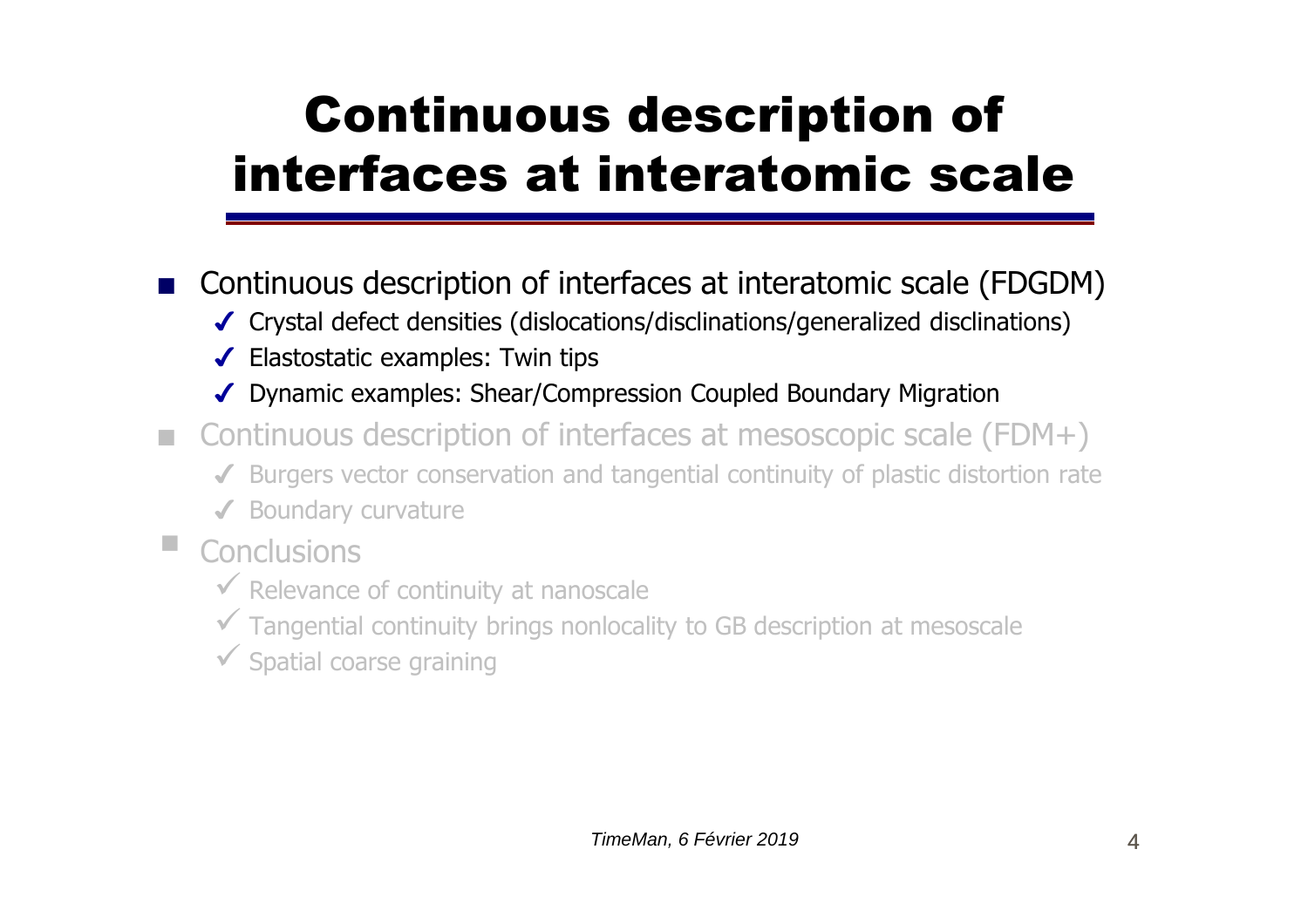## Dislocation densities



V. Volterra, Ann. Sci. Ec. Norm. Sup. III **24**, <sup>401</sup> (1907)

**STATE Discontinuity of elastic translational displacement** across a bounded surface Dislocation line

$$
U_e = \text{grad } u_e \Rightarrow [u_e] = b = \int_C U_e \, dx = \iint_S curl U_e \, ndS = \iint_S \alpha \, ndS \neq 0
$$

**STATE** Incompatibility of the elastic distortion  $U_e$  and strain  $\epsilon_e$  tensors reflected by  $\mathsf{Nye}\mathsf{'s}$  dislocation density tensor  $\alpha\colon\qquad \qquad \mathsf{E}$ . Kröner, Erg.Ang.Math. 9, 1-179 (1958)

 $\left\{ \boldsymbol{curl}\ \boldsymbol{U}_{e}=\boldsymbol{curl}\ \boldsymbol{\epsilon}_{e}+\boldsymbol{curl}\ \boldsymbol{\omega}_{e}=\boldsymbol{curl}\ \boldsymbol{\epsilon}_{e}+\boldsymbol{tr}(\boldsymbol{\kappa}_{e})\boldsymbol{I}-\boldsymbol{\kappa}_{e}^{t}=\boldsymbol{\alpha}\right\}$ 

Continuity of elastic rotation tensor, tangential continuity of elastic distortion **STATE** and strain tensors:  $\bm{\kappa_e} = \bm{grad\ }\bm{\omega}_e\,$  ,  $\llbracket \bm{U}_e \rrbracket \times \bm{n}' = 0$ ,  $\llbracket \bm{\epsilon}_e \rrbracket \times \bm{n}' = 0$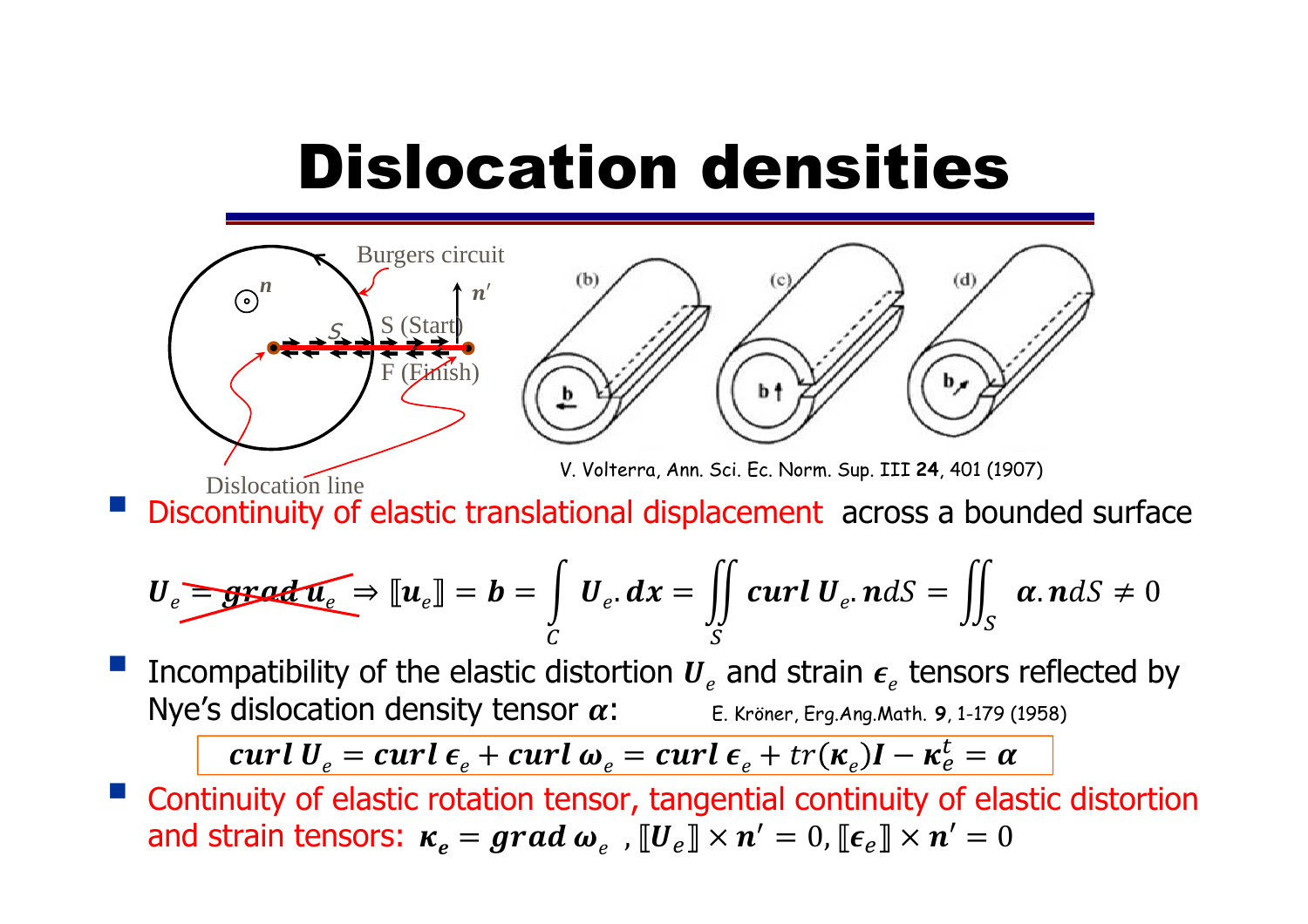# Disclination densities



2/11/2019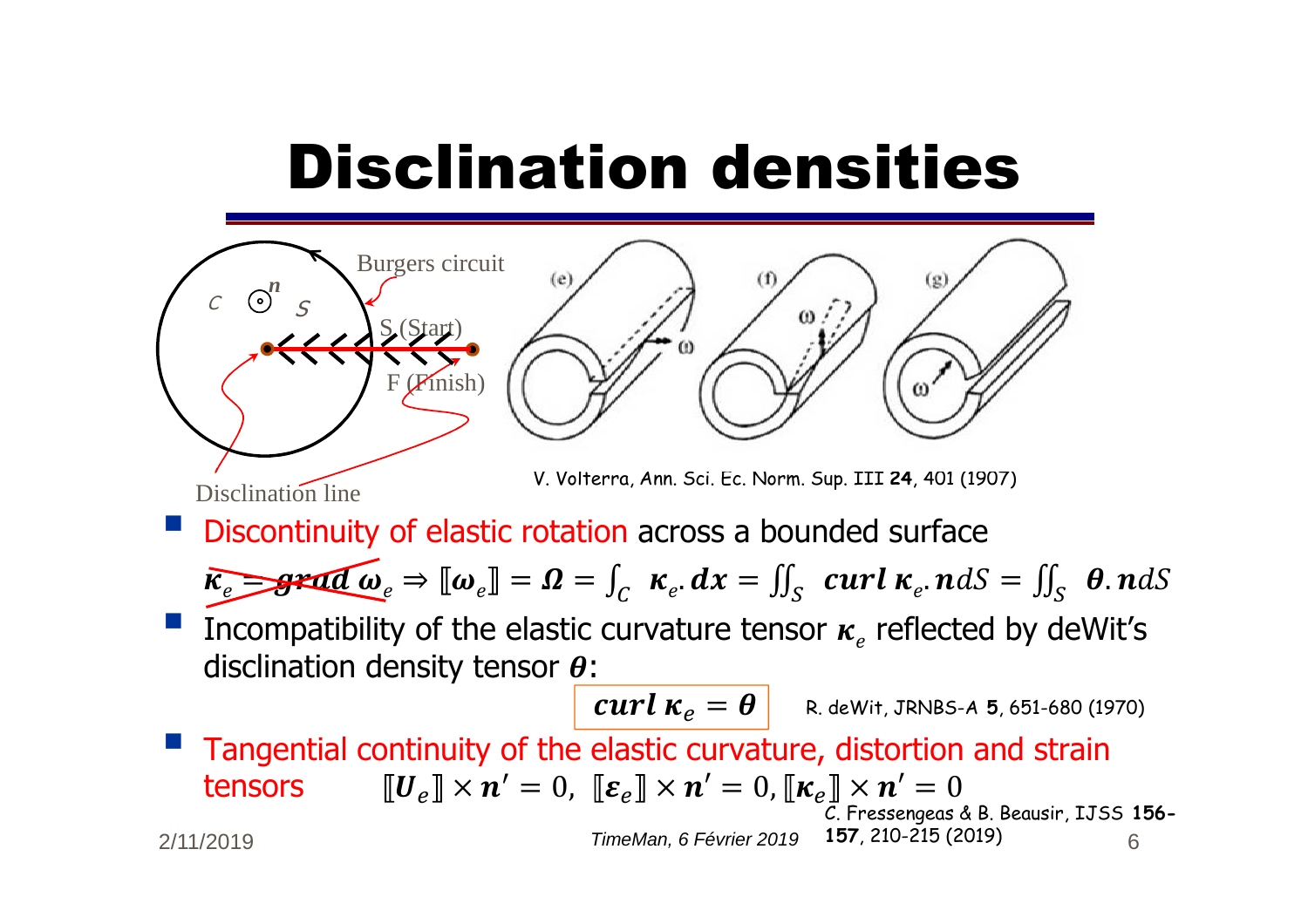# Generalized disclination densities



■Incompatibility (non-integrability) of the second-order distortion  $G_{\rho}$ reflected by the g-disclination density tensor  $\pi$ :

$$
curl G_e = \pi
$$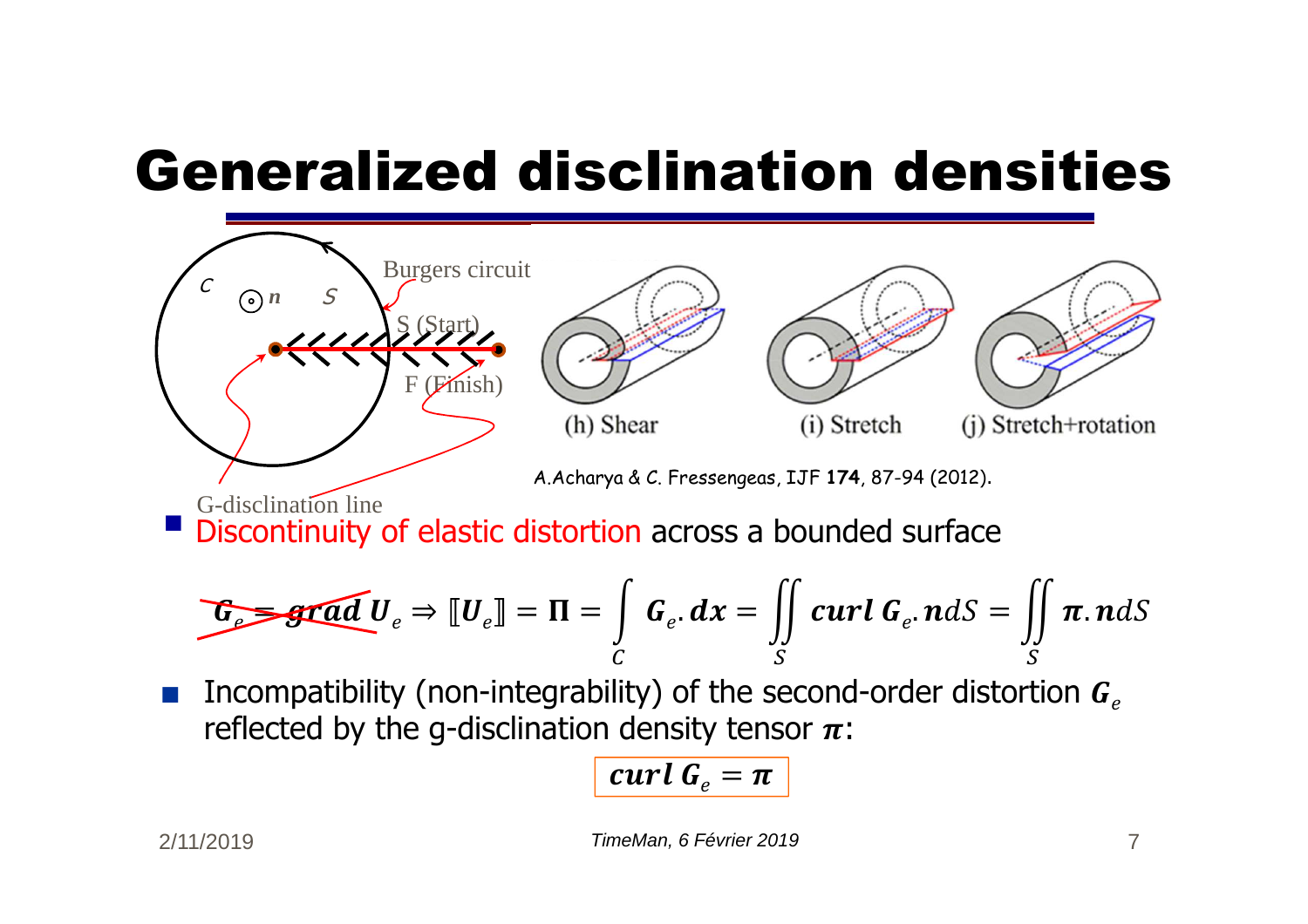## Generalized disclination dipoles in straight tilt boundaries

Shear discontinuity  $[\![\varepsilon_{23}]\!]$ accommodated in less than <sup>2</sup> Å in  $\mathsf{copper~}$   $\mathsf{237}(610)$  symmetric <100> tilt boundary (18.9°)

X.Y. Sun et al, IJP **<sup>77</sup>**75-89 (2016)

■ Shear discontinuity  $[\![\varepsilon_{23}]\!]$  in<br>silicon ∑9<122> 38 94° tilt silicon <sup>Σ</sup>9<122> 38.94° tilt boundary from Geometric Phase Analysis

M. Couillard et al. Phil.Mag. (2013)

■ G-disclination density field  $\pi_{231}$ <br>reflecting discontinuity of rotati reflecting discontinuity of rotation  $\omega_{23}$ ] and shear strain  $\llbracket \varepsilon_{23} \rrbracket$  in<br>oppor  $\mathbf{\Sigma}$ 37(610) symmetric  $\mathsf{copper~}$   $\mathsf{237}(610)$  symmetric <100> tilt boundary (18.9°)

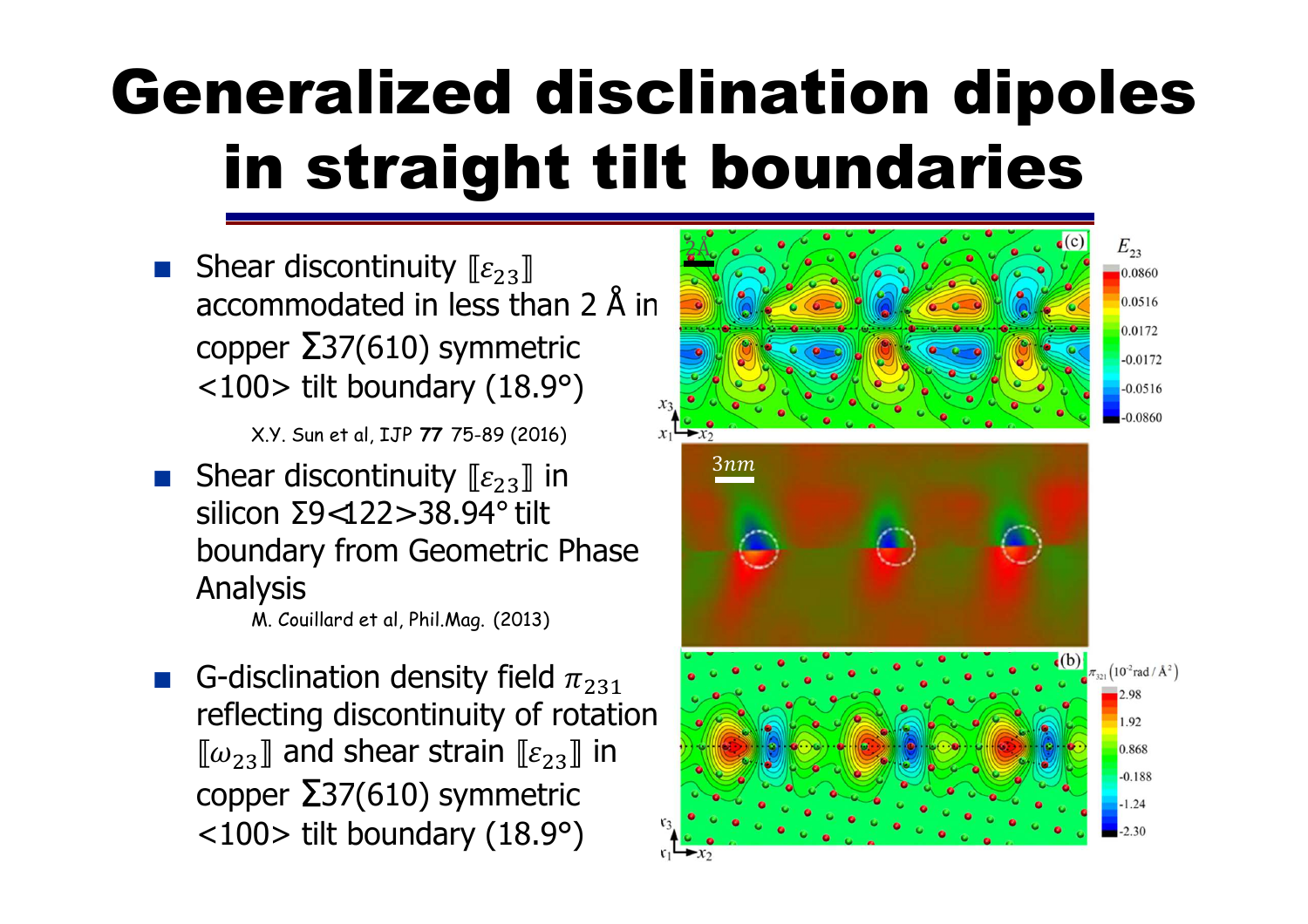# Generalized disclination dipoles in stepped tilt boundaries

- $\blacksquare$   $\lbrack \lbrack \varepsilon_{11} \rbrack$  discontinuity in <100> ledge of tilt boundary  $\Sigma$ 17(410), 28.07°
- $\blacksquare$   $\pi_{113}$  g-disclination dipole
- ■ $\blacksquare$   $\llbracket \varepsilon_{22} \rrbracket$  discontinuity in <100> ledge of tilt boundary  $\Sigma$ 17(410), 28.07°
- [410]■ $\blacksquare$   $\pi_{223}$  g-disclination dipole

X.Y. Sun et al., IJP **104**, 134-146 (2018)



2/11/2019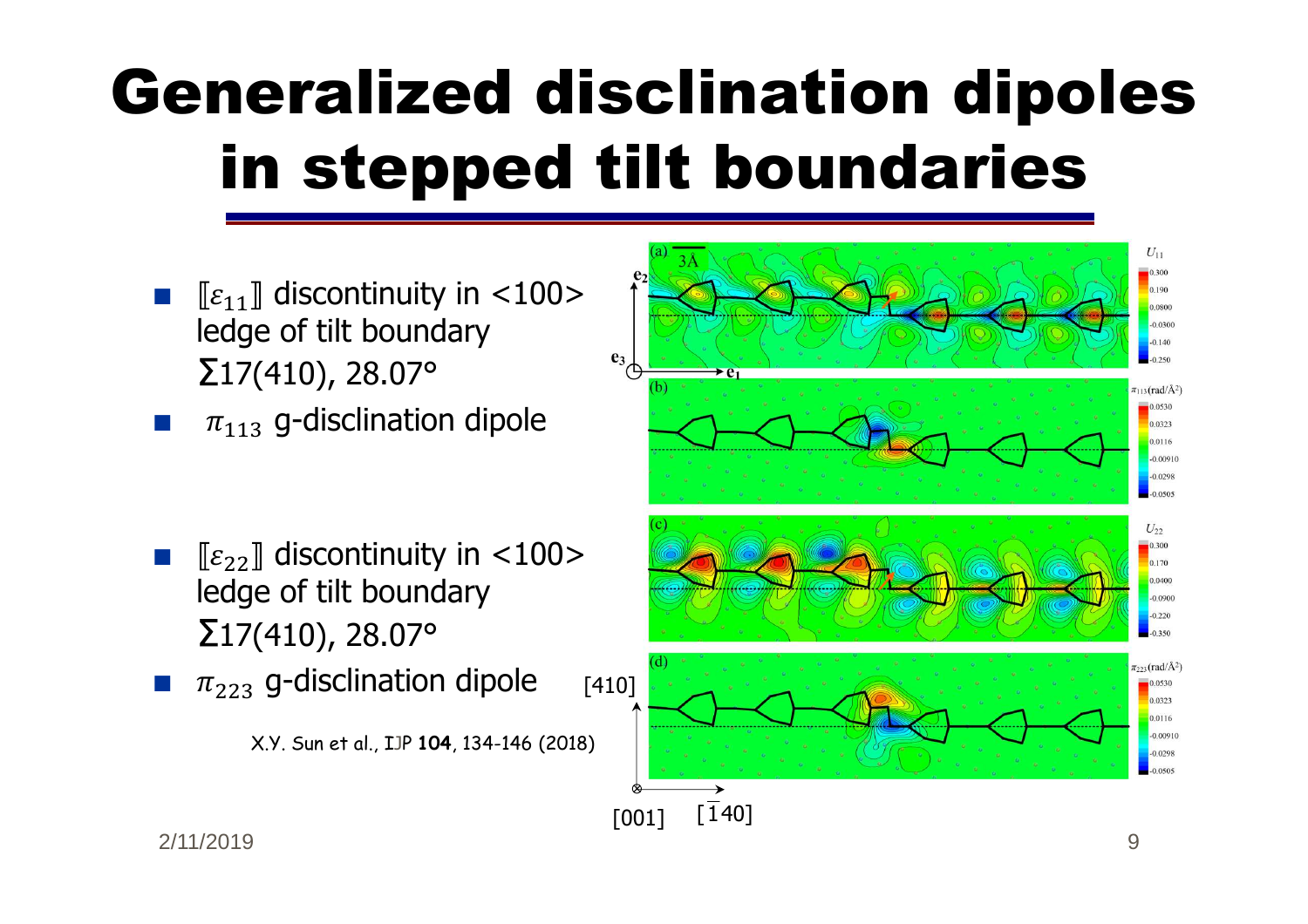## Elasto-static fields of twin-tips

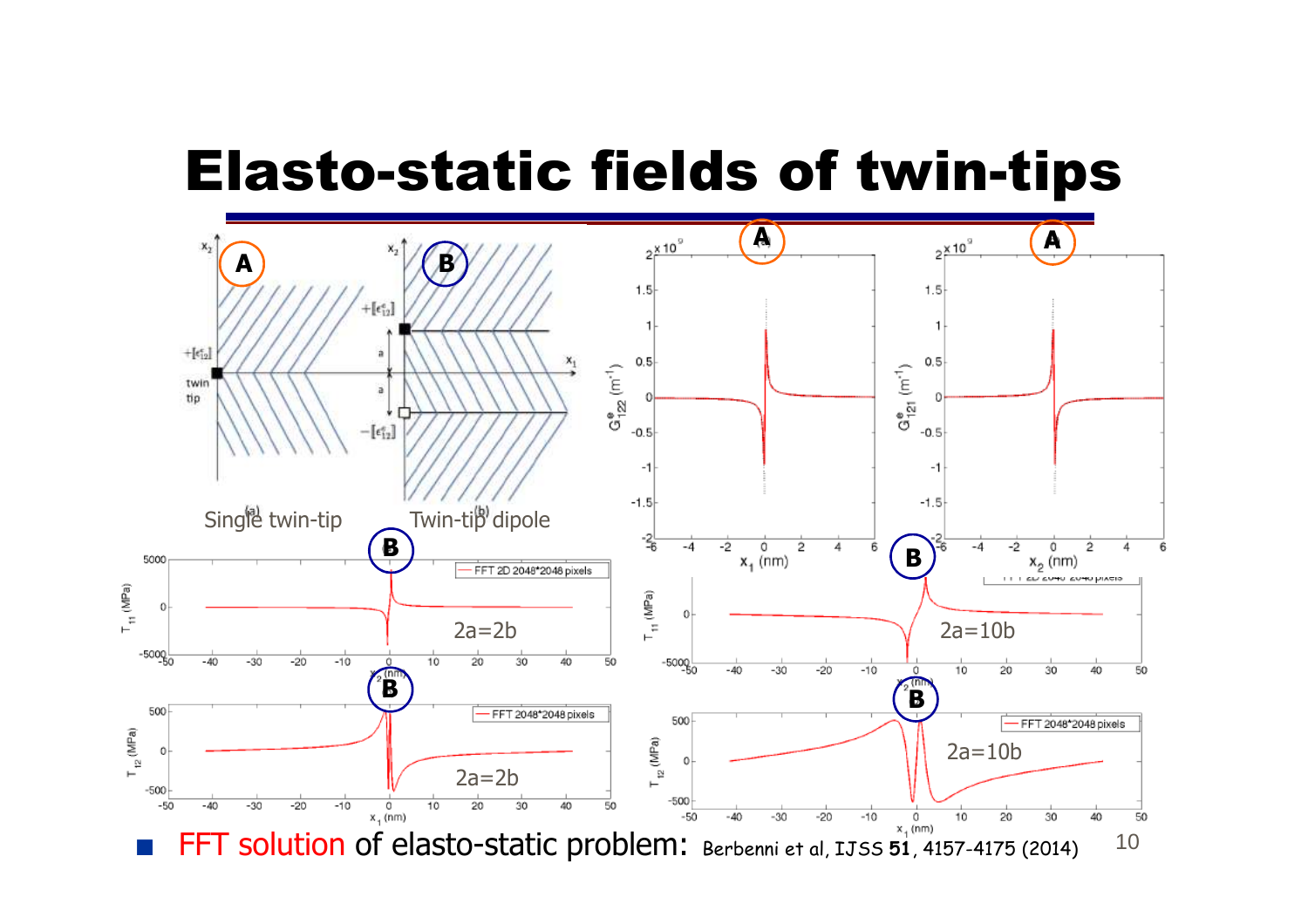## Shear Coupled Boundary Migration in olivine



- Olivine  $(Mg,Fe)_2SiO_4$ : main constituent of the Earth's upper mantle  $(\sim 70\%)$
- Orthorombic olivine has only three<br>■ indenendent slin systems independent slip systems
- ■ Dislocation glide cannot accommodate mantle's convective motion



- **FREM solution of FDDM field equations**
- Shear-coupled boundary migration provides an additional deformation mechanism for slip system-deprived olivine

P. Cordier et al., Nature, **507**, 51-56 (2014).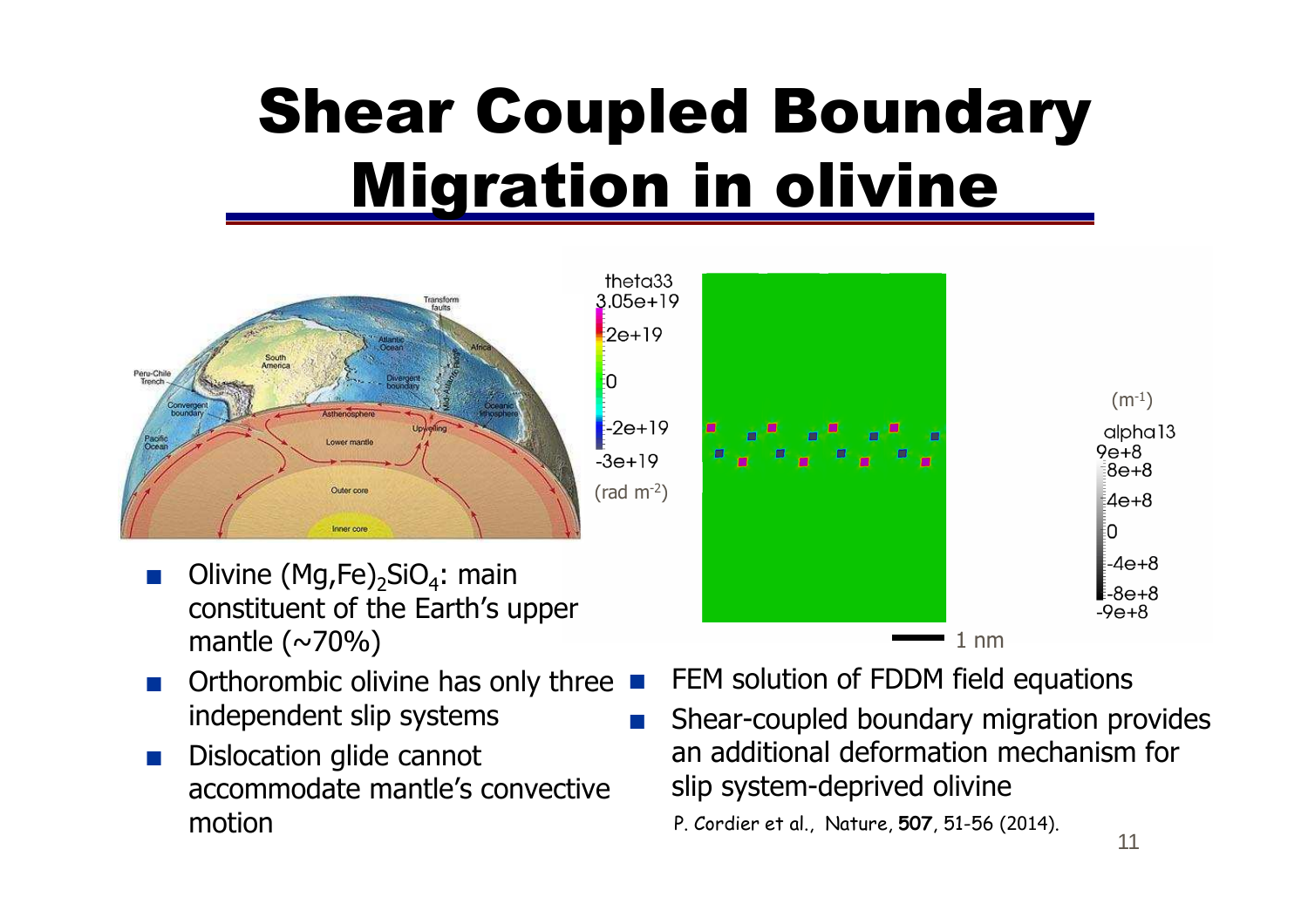## Compression inducedboundary migration

- FEM solution of FDGDM field equations<br>■ Microtion of stinoles senerates w
- ■**Migration of**  $\pi_{223}$  **dipoles generates**  $\alpha_{23}$  **dipoles**
- **■** Tangential climb of  $\alpha_{23}$  induces normal compression  $\dot{U}_{22}^p = \alpha_{23} V_1$
- ■Normal glide of  $\alpha_{23}$  induces shear + rotation  $\dot{U}_{21}^p = -\frac{\alpha_{23}V_2}{45\,nm}$

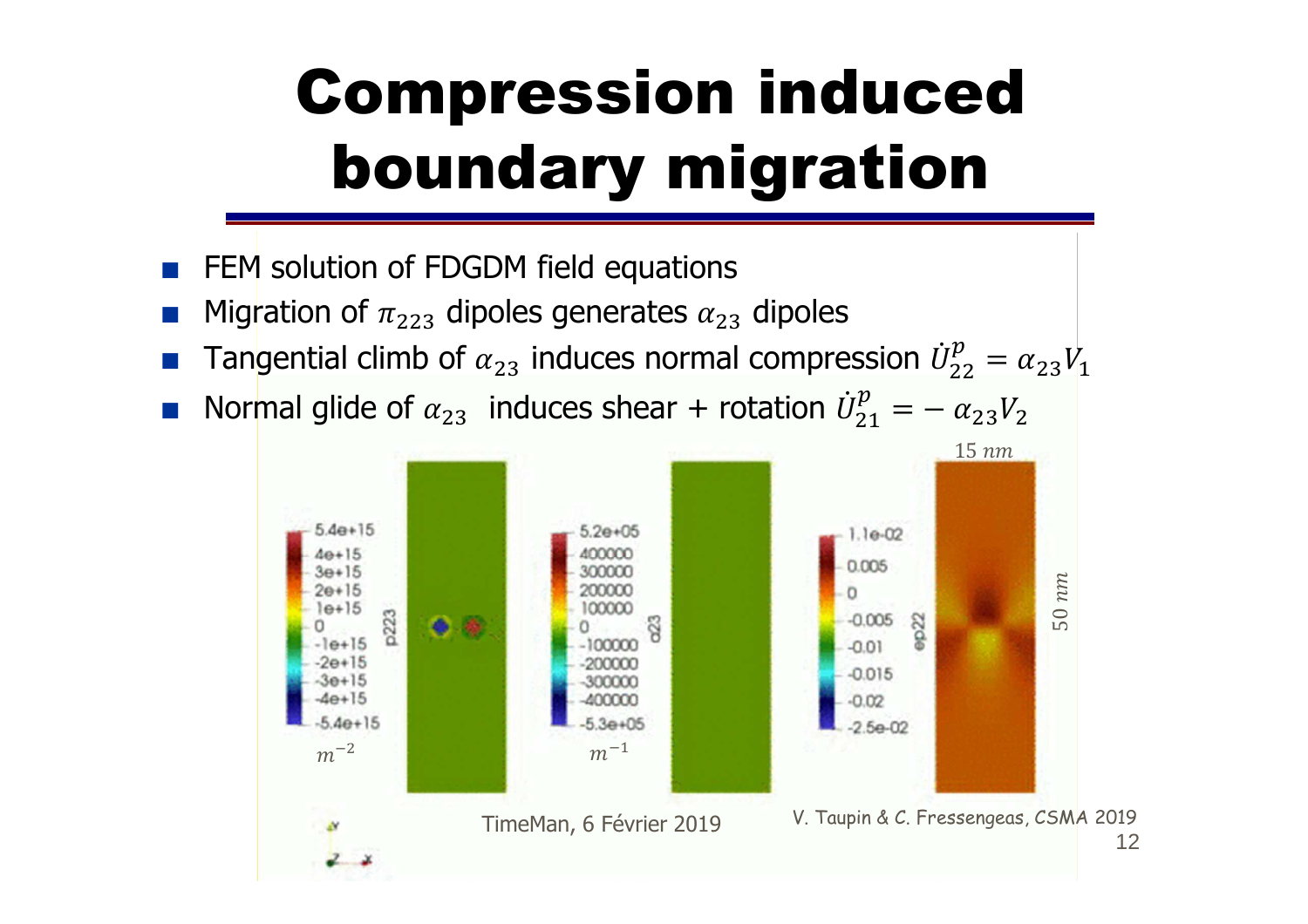## Continuous description of interfaces at mesoscopic scale

Continuous description of interfaces at interatomic scale (FDGDM)

- Crystal defect densities (dislocations/disclinations/generalized disclinations)
- ← Elastostatic examples: Twin tips
- Dynamic examples: Shear/Compression Coupled Boundary Migration
- **Service Service** Continuous description of interfaces at mesoscopic scale (FDM+)  $\checkmark$  Burgers vector conservation and tangential continuity of plastic distortion rate ◆ Boundary curvature the contract of the contract of the contract of the contract of the contract of the contract of the contract of the contract of the contract of the contract of the contract of the contract of the cont
- $\blacksquare$  Conclusions
	- Relevance of continuity at nanoscale
	- <del>✓</del> Tangential continuity brings nonlocality to GB description at mesoscale
	- Spatial coarse graining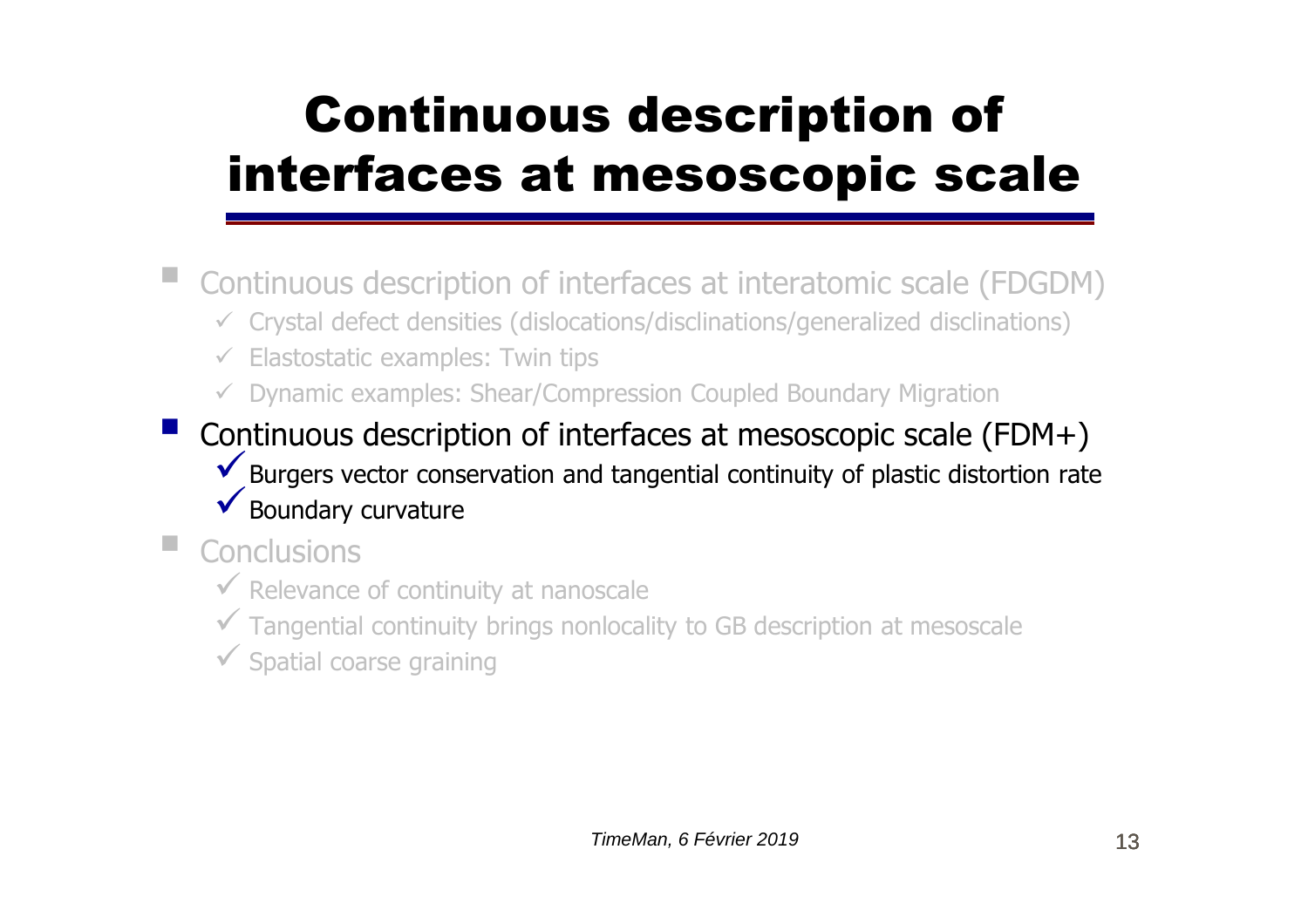#### Interfaces in conventional CP:tangential **plastic distortion rate discontinuity**

■ Typical example: symmetric tilt boundary **Example 1** Discontinuity of the elastic rotation:  $[\![\boldsymbol{\omega}_e]\!] = \theta \boldsymbol{n} \times \boldsymbol{l}$ **Tangential discontinuity of plastic distortion rate** 

$$
\forall l \in I, \llbracket L_p \rrbracket. l = \left( \sum_i \dot{v}_s \, \boldsymbol{b}_s^+ \otimes \boldsymbol{n}_s^+ - \sum_i \dot{v}_s \, \boldsymbol{b}_s^- \otimes \boldsymbol{n}_s^- \right). l \neq 0
$$

Any discontinuity  $\llbracket L_p \rrbracket$  is accepted and (sometimes) accommodated through Frank-Bilby *surface-dislocation* densities in interface

$$
\forall l \in I, [\![L_p]\!], l = \dot{\alpha}^S(l), t \neq 0
$$

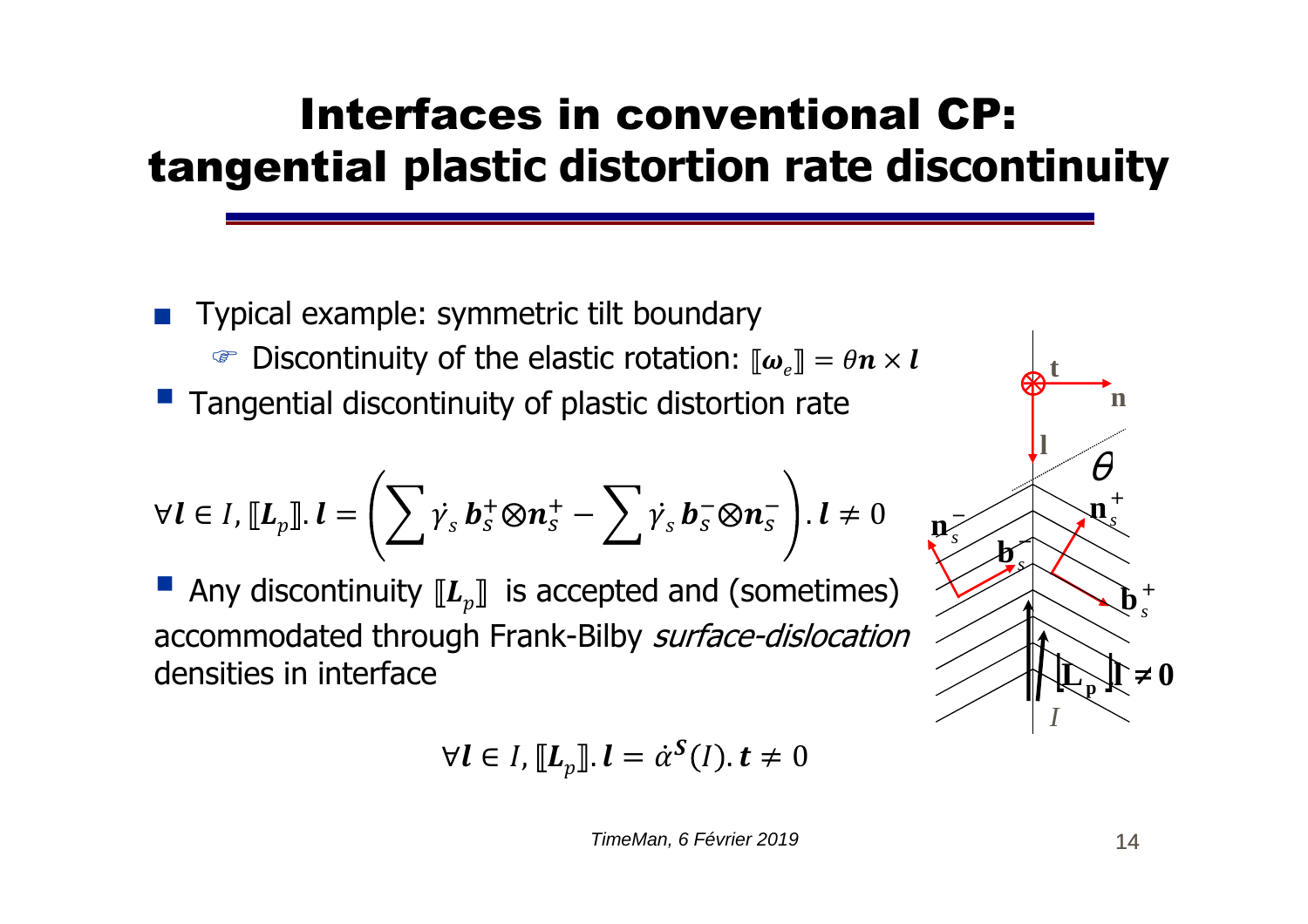### Burgers vector conservation and curvature dynamics



- Ban surface-dislocations  $\alpha^S(I)$
- $\mathbb{R}^n$  Distribute surface-dislocations in a volumetric layer through tangential continuity of plastic distortion V. Taupin et al, IJSS **99**, 71-81 (2016)
- Relate tangential plastic distortion rate discontinuity with interface curvature dynamics through GB-mediated plasticity curvature dynamics through GB-mediated plasticity

C. Fressengeas, JMPS **124**, 814-826 (2019)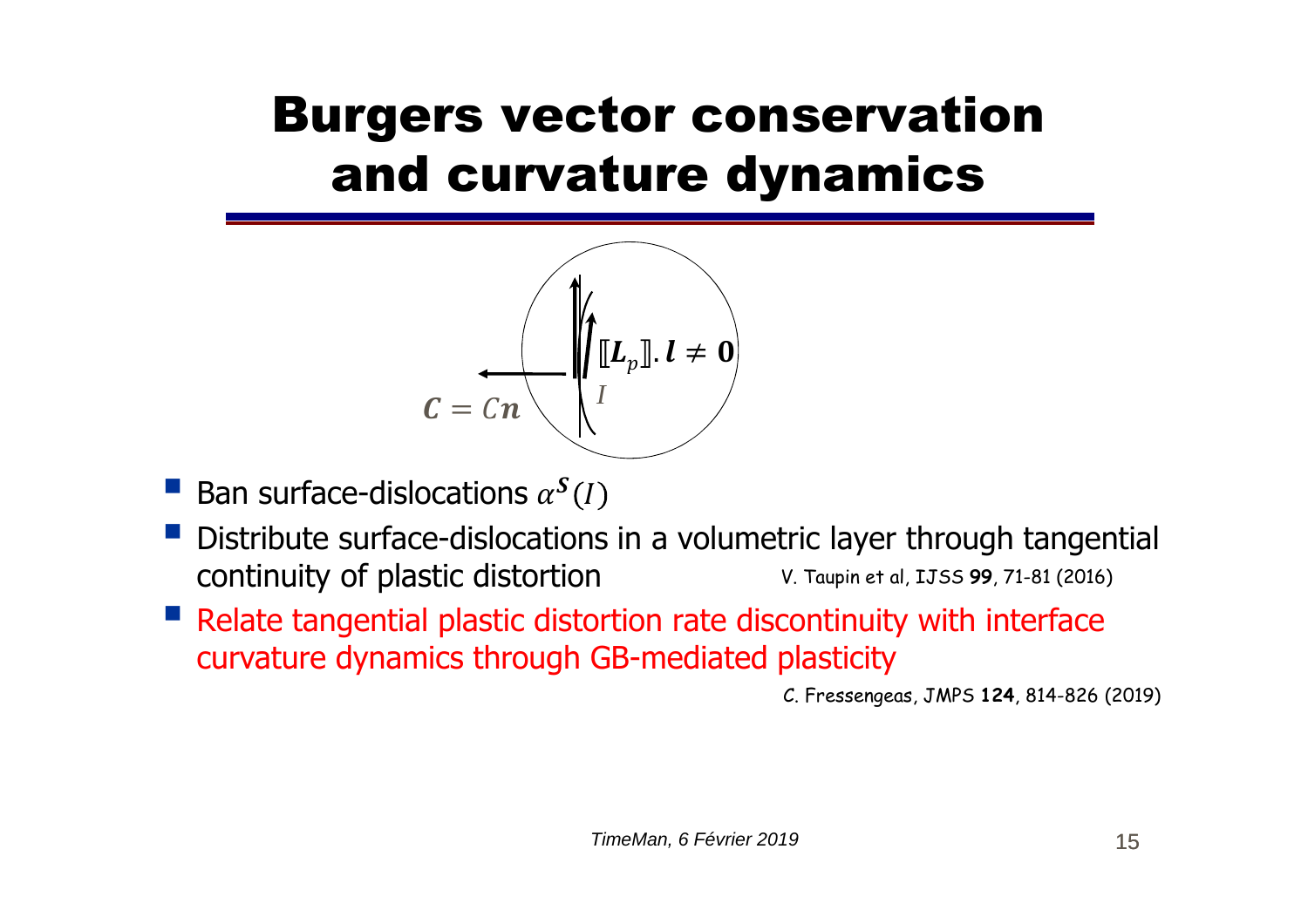## Continuity constraints on plastic distortion rate on curving interfaces



TimeMan, 6 Février 2019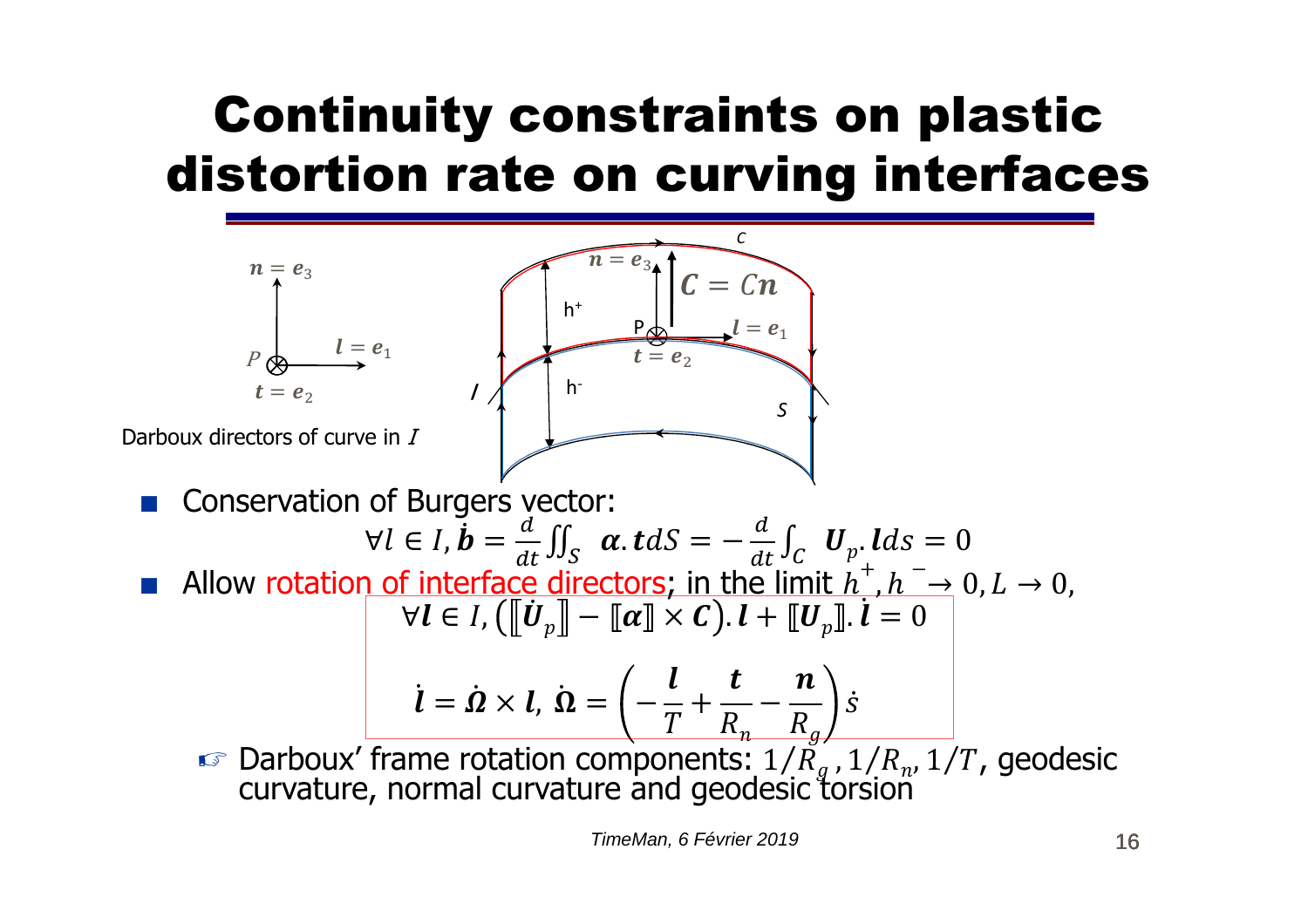### Darboux frame



- $\forall i, \dot{e}_i = \dot{\Omega} \times e_i$ ,  $\dot{\Omega} = \left(-\frac{l}{T} + \frac{t}{R_n} \frac{n}{R_g}\right)\dot{s}$  in rad.s<sup>-1</sup>: rotation rate of<br>Darboux frame. 1/*T* is the geodesic torsion (roll), 1/*R*<sub>n</sub> the normal<br>curvature (pitch) 1/*R* the geodesic curvature (ya Darboux frame.  $1/T$  is the geodesic torsion (roll),  $1/R_n$  the normal curvature (pitch), $1/R<sub>q</sub>$  the geodesic curvature (yaw).
- Along principal directions  $1/T = 0$ , normal curvature = principal curvature; geodesic curvature  $1/R_a$  not used in the model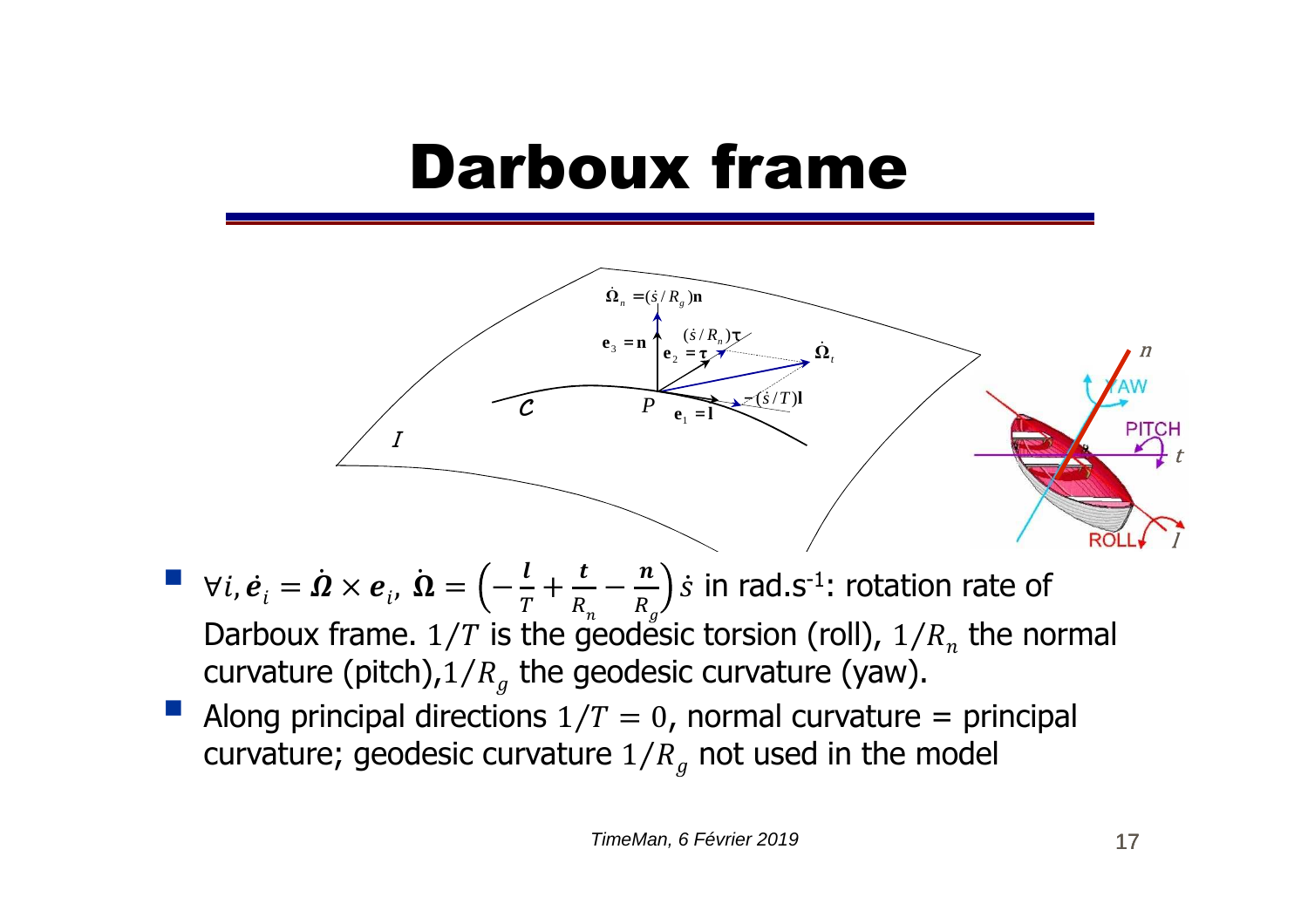## Continuity constraints on plastic distortion rate on curving interfaces



Interface rotation rate offsets tangential discontinuity of plastic distortion rate

$$
\dot{\Omega}_t = -[\![\boldsymbol{\alpha}.\,\boldsymbol{n} \otimes V_t - (V_n - C_n)\boldsymbol{\alpha}_t]\!]^t \cdot \frac{[\![\boldsymbol{U}_p]\!] \cdot \boldsymbol{n}}{([\![\boldsymbol{U}_p]\!] \cdot \boldsymbol{n})^2}
$$

18 Matériaux 2018, Strasbourg C. Fressengeas, JMPS **124**, 814-826 (2019)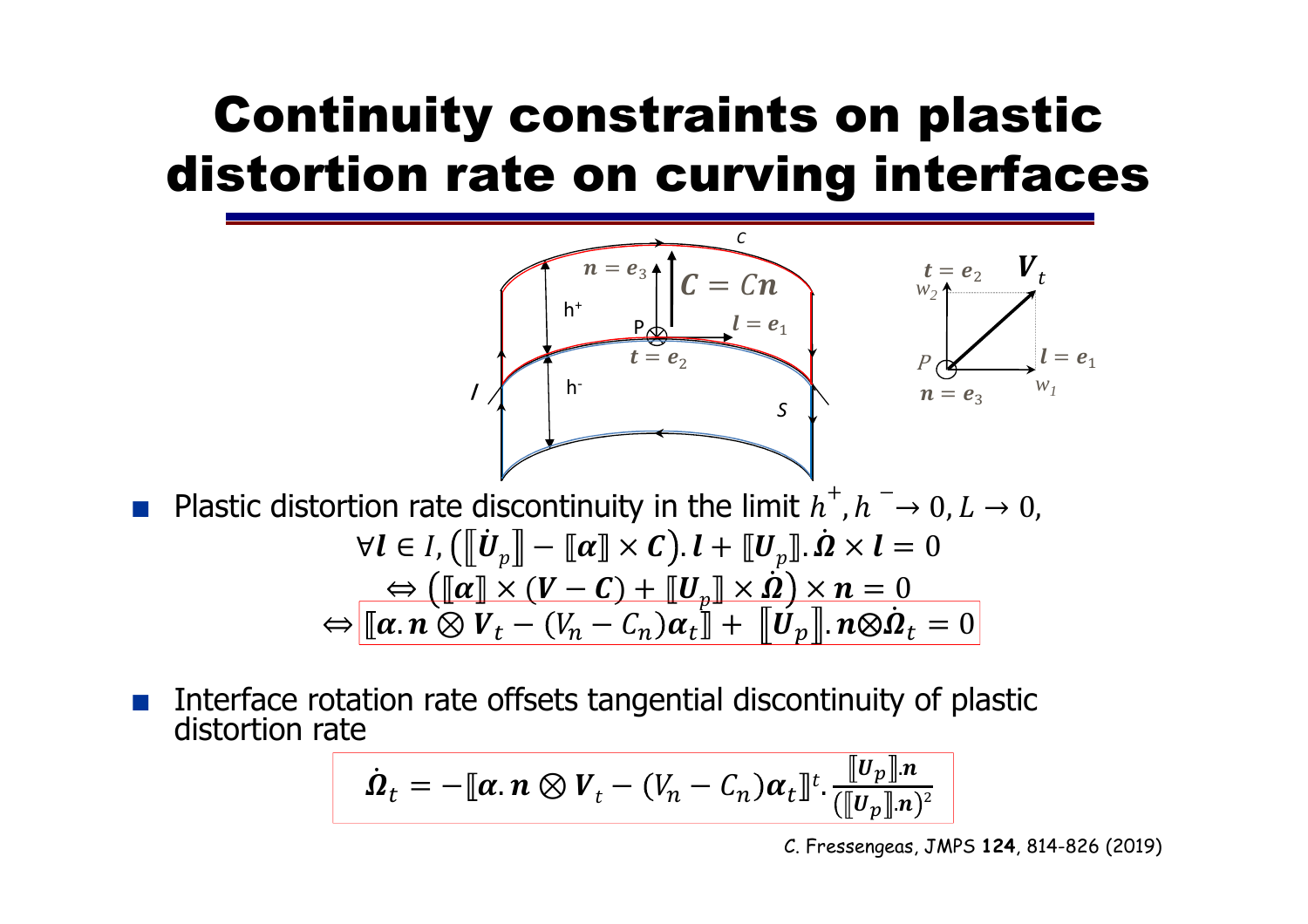### Cylindrical example

19 Principal directions in cylindrical interface (no torsion, only one nonzero principal curvature) Interface rotation rate  $\dot{\Omega}_2$  offsets discontinuities arising from axial climb  $V_2^c$  of  $\alpha_{13}$  edges and glide  $V_2^g$  of  $\alpha_{33}$  screws  $\dot{U}$  $\dot U^p_\gamma$  77 $\begin{bmatrix} p \\ p_1 \\ p_2 \end{bmatrix} = -\left[\!\left[ \alpha_{13} V_2^c \right]\!\right] = \dot{\Omega}_2 \left[\!\left[ U_{13}^p \right]\!\right] \Leftrightarrow \dot{b}_1^{\alpha} = -\dot{b}_1^{\Omega}$ Curvature dynamics:  $\dot{\Omega}_2 = -[\![\alpha_{33}V_2^g]\!] / [\![U_{33}^p]\!]$ 31  $\begin{bmatrix} p \\ 31 \end{bmatrix} = -\begin{bmatrix} \alpha_{33} V_2^g \end{bmatrix} = \dot{\Omega}_2 \begin{bmatrix} U_{33}^p \end{bmatrix} \Leftrightarrow \dot{b}_3^{\alpha} = -\dot{b}_3^{\Omega}$  $\dot{\Omega}$  $\bm{e}_2\bm{e}_2$  $-\llbracket dv_3 \rrbracket = -\llbracket U_{23}^p \rrbracket \dot{\Omega}_2 dx_1$  $[[dv_3]] = [[b_{31}^P]]dx_1 = -[[\alpha_{33}V_2^g]]dx_1$ <br>  $\alpha_{33}$ <br>  $\alpha_{34}$ <br>  $\alpha_{11}$  =  $[[b_{11}^P]]dx_1 = -[[a_{13}V_2^G]]dx_1$ <br>  $\alpha_{12}$ <br>  $\alpha_{13}$ <br>  $\alpha_{14}$  =  $[-u_{11}^P]]dx_1 = -[[a_{13}^P][a_2dx_1]$ <br>  $\alpha_{12}$ <br>  $\alpha_{13}$ <br>  $\alpha_{14}$  =  $[-u_{12}^P][a_2dx_1]$ <br>  $[[dv_1]] = [[\dot{U}_{11}^P]]dx_1 = -[[\overline{\alpha_{13}}V_2^c]]dx_1$  $[[dv_3]] = [[b_{31}^p]]dx_1 = -[[a_{33}v_2^g]]dx_1$ <br>  $b_{\alpha}$   $a_{33}$ <br>  $\alpha_{34}$ <br>  $\alpha_{35}$ <br>  $\alpha_{36}$ <br>  $\alpha_{37}$ <br>  $\alpha_{38}$ <br>  $\alpha_{39}$ <br>  $\alpha_{30}$ <br>  $\alpha_{31}$ <br>  $\alpha_{32}$ <br>  $\alpha_{33}$ <br>  $\alpha_{34}$ <br>  $\alpha_{35}$ <br>  $\alpha_{36}$ <br>  $\alpha_{37}$ <br>  $\alpha_{38}$ <br>  $\alpha_{39}$ <br>  $\alpha_{3$  $n = e_3$  $\overline{\alpha}_{13}$  $\alpha_{33}$ TimeMan, 6 Février 2019C. Fressengeas, JMPS **124**, 814-826 (2019)